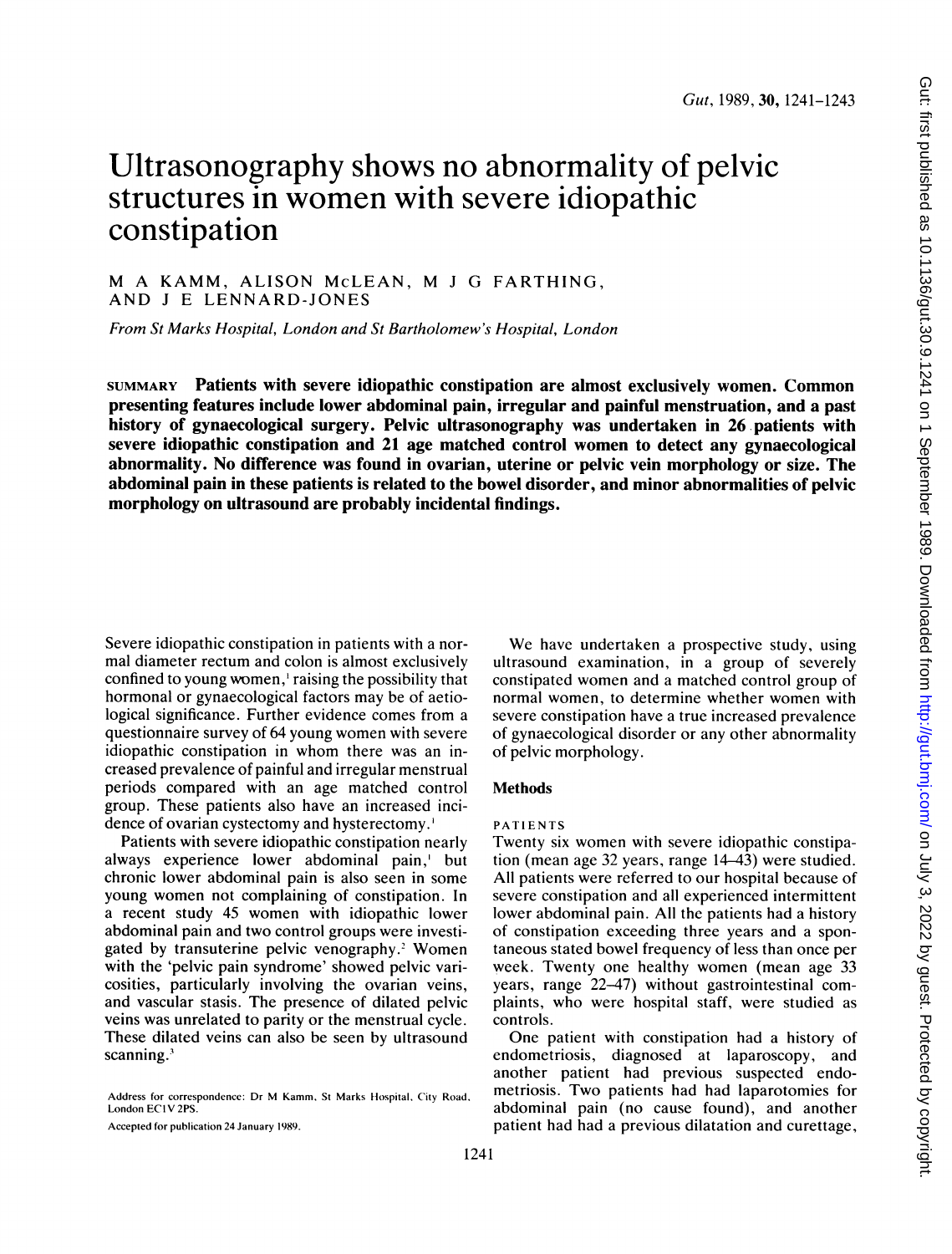ovarian cystectomy, and pelvic floor repair. None of the control group had had previous gynaecological abnormalities or surgery.

All the control subjects had regular menstrual cycles lasting 24-30 days. Twenty four of the patients had regular menstrual cycles lasting 23-30 days, and two had irregular cycles. No subject was taking the oral contraceptive. All subjects were studied in the follicular phase of the menstrual cycle, apart from six patients (four studied in the luteal phase and two had irregular menstruation) and one control (studied in the luteal phase).

Pelvic scanning was performed by a standard abdominal technique by the same observer (AMcL), with subjects having a full bladder, using a Diasonics DRF. IOOL machine and 3-5 MHz transducer. Ultrasound examination was performed systematically to examine the general morphology of the uterus, adnexa, ovaries, and pelvic veins. Ovaries were measured in three planes and the volume calculated assuming a prolate elipse shape.4 Uterine dimensions were measured in the sagittal plane and the crosssectional area determined by the product of the maximum length of the uterus (from cervix to fundus) and maximum anteroposterior diameter at the fundus.4 Dilated pelvic veins were defined as multiple small tubular structures in the immediate parauterine region, separate from the ovaries. These have been shown to correlate with dilated veins on pelvic venography and laparoscopy.<sup>3</sup>

|                                   |  | Table Pelvic ultrasound findings in women with idiopathic |  |
|-----------------------------------|--|-----------------------------------------------------------|--|
| constipation and control subjects |  |                                                           |  |

|                                                            | <b>Controls</b> Patients |                         |
|------------------------------------------------------------|--------------------------|-------------------------|
| Number studied                                             | 21                       | 26                      |
| Normal                                                     | 15                       | 20                      |
| Uterine fibroids                                           | 4                        | 2                       |
| Polycystic ovary syndrome                                  |                          | $\theta$                |
| Borderline PCOS (6–9 cm <sup>3</sup> volume bilaterally)   | $\Omega$                 | 3                       |
| Prominent parametrial veins                                |                          |                         |
| with fibroids                                              |                          |                         |
| without fibroids                                           | $\Omega$                 | $_{0}$                  |
| Thick endometrium (sagittal scan, each wall                |                          |                         |
| $>0.5$ cm thick)                                           | $\Omega$                 |                         |
| Other findings:                                            |                          |                         |
| Solitary large cyst $(>\frac{3}{2}$ cm diam in foll phase) | 0                        | $1(5 \text{ cm})$       |
| Ureterocoele (unilateral)                                  |                          | 0                       |
| <i>Measurements:</i> (mean (SEM))                          |                          |                         |
| Uterine size (cm <sup>2</sup> )                            |                          | $30.7(3.5)$ $32.5(3.6)$ |
| Endometrial thickness (cm)                                 |                          | $0.9(0.1)$ $0.8(0.1)$   |
| R ovarian volume (cm <sup>3</sup> )                        |                          | $4.5(0.6)$ $4.1(0.6)$   |
| L ovarian volume (cm')                                     |                          | $4.2(1.9)$ $5.7(1.9)$   |

One control and one patient had fibroids and dilated parametrial veins. The patient with a solitary large ovarian cyst had previous endometriosis. There was no significant difference  $(p>0.05)$ between the patients and control subjects in relation to uterine size, endometrial thickness, or ovarian volume (Student's <sup>t</sup> test).

# Kamm, McLean, Farthing, and Lennard-Jones

Polycystic ovaries were defined by the presence of either multiple cysts  $(\geq 10)$  from 2 to 18 mm in diameter distributed evenly around the ovarian periphery with an increased amount of stroma, or multiple small cysts 2-4 mm in diameter distributed throughout the abundant stroma. Ovarian volume was also required to be increased  $(>9 \text{ cm}^3)$  to permit a diagnosis of polycystic ovary.4 Ovarian volumes of 6-9 cm3 were regarded as above the normal range and possibly polycystic.'

# Results (Table)

There was no difference in the prevalence of ovarian or uterine abnormality between the control and patient group. In addition there was no dilatation of the pelvic veins in the constipated women.

### Discussion

Using ultrasound scanning this study has found no structural pelvic abnormality in constipated women. There was no abnormality in ovarian, pelvic vein, or uterine morphology or size in the constipated group compared with a group of normal women.

In contrast with a previous study,' most of the patients in this study experienced regular menstrual cycles. This difference may relate to the sampling of <sup>a</sup> different subpopulation of patients, or more likely, relates to the difference in the response obtained by a questionnaire' and direct personal interview. In both the previous' and the present study there was a higher incidence of previous gynaecological surgery in the patient group compared with a healthy control group of women.

We believe it is likely that <sup>a</sup> lack of appreciation of the true incidence of ovarian cysts in the normal population leads to the false assumption in some women with constipation that the presence of small cysts is abnormal and related to their abdominal pain. A high incidence of polycystic ovaries has recently been described in normal women." In that study pelvic ultrasound scanning was carried out in 257 normal volunteers who had not sought treatment for menstrual disturbances, infertility, or hirsutism. Twenty two per cent had polycystic ovaries and there was a high correlation between this ultrasound finding and an irregular menstrual history.

We paid particular attention to the pelvic veins in this study  $-$  the absence of venous dilatation suggests that the constipated women are suffering from <sup>a</sup> different disorder and have a different aetiology for their pain compared with women with idiopathic chronic lower abdominal pain.'

The association of chronic lower abdominal pain and severe constipation requires greater recognition.